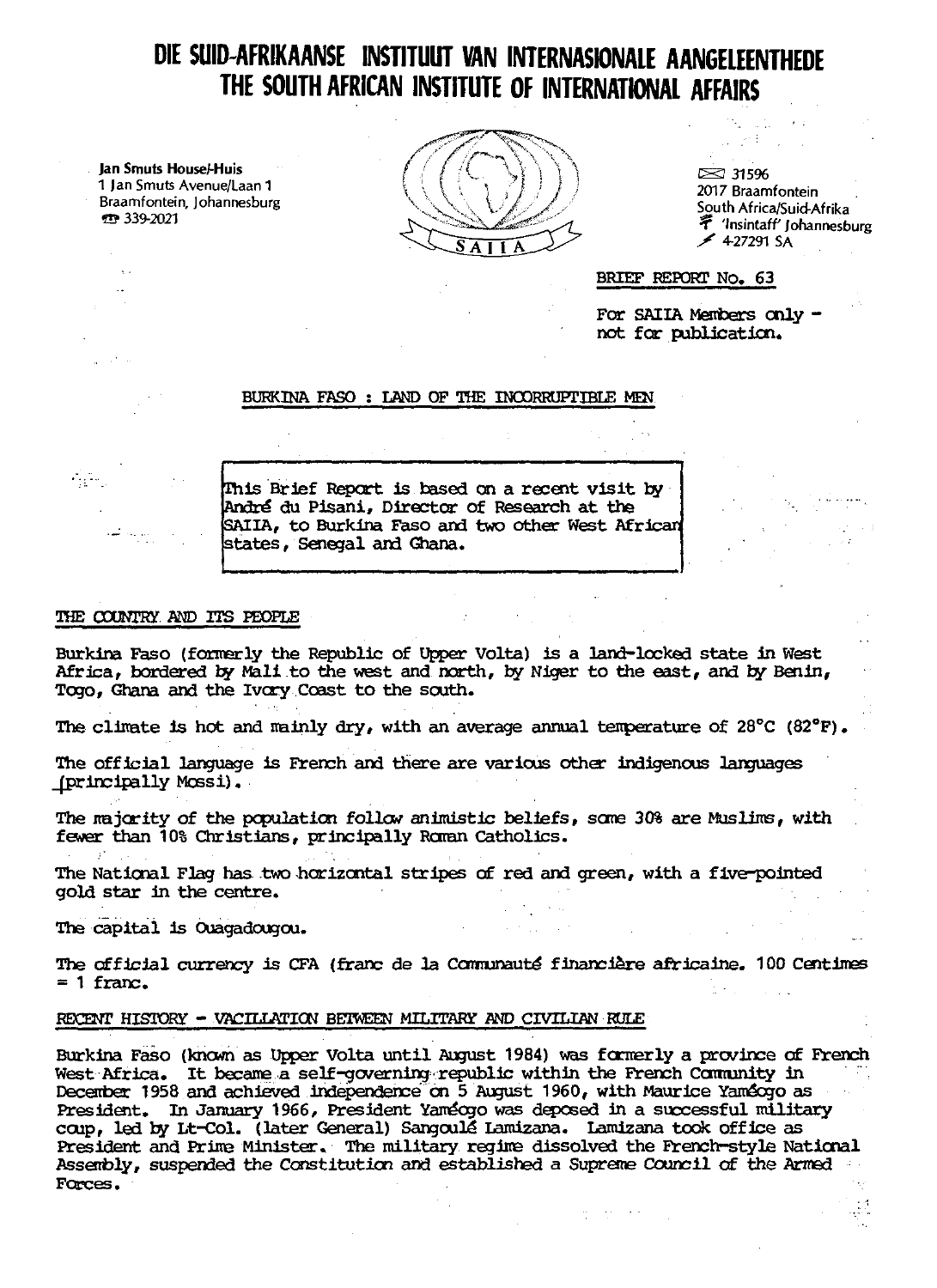In November 1969 all political restrictions were lifted. A new constitution, approved by popular referendum in June 1970, provided a return to civilian rule after a fouryear transitional regime of joint military and civilian administration. Elections for a National Assembly were held in December 1969 and the Union démocratique voltaïque (UDV) won thirty-seven of the fifty-seven seats. In January 1971 the President appointed the UDV leader, Gérard Ouedracgo, as Prime Minister, leading a mixed civilian and military Council of Ministers.

However, this fractious arrangement resulted in growing conflict between the military and the National Assembly and, in February 1974, the President, General Lamizana, announced that the military had taken over power once more. He dismissed the Prime Minister and dissolved the National Assembly. The Constitution was suspended and all political activity was prohibited. In May 1974 the new military regime banned all political parties. The National Assembly was replaced by a National Consultative Council for Renewal, formed in July 1974, its sixty-five members nominated by the President.

A semblance of political normality was restored in Cctober 1977, when political parties were allowed to resume their activities. A referendum in November 1977 approved a draft were allowed to lesule died accuration. The civilian rule. Seven parties registered to constitution which provided for a return to civilian rule. Seven parties registered to contest elections for a new.National Assembly, held in April 1978, The UDV won twenty' eight of the fifty-seven seats, while the newly formed Union rationale pour la defense de la d£mccratie (UNDD) won thirteen seats. General Lamizana was elected President in May and the seven parties formed three alliances in the Assembly, as required by the Constitution. The main opposition came from the UNDD and the Union progressiviste voltaique <UFV). In July 1978, the National Assembly elected Dr Joseph Conombo (a : leading member of the UDV), as Prime Minister.

Unfortunately the newly-formed government made little progress on economic issues and national unity, while internal fractiousness and conflict between the military and the trade unions led to growing disillusionment and economic decline.

Principally as a result of the deteriorating economic situation, the country suffered : extended labour action in 1979 and 1980. After protracted industrial unrest, President Lamizana was toppled in November 1980 in a bloodless coup, led by Colonel Saye Zerbo, who had been Minister of Foreign Affairs during the previous period of military rule. A Comlte' militaire de redressement pour le progres national (CMRPN), consisting of thirty-one members (all soldiers), was formed. In December 1980 a Government of National Recovery, comprising both army officers and civilians, was convened. Once: again, the Constitution was suspended and a ban placed on political activity. The National Assembly was dissolved. • ; • *•'•••'•'>* \*

The period 1981 to February 1982 was characterised by growing confrontation between the Zerbo regima and the trade unions. In November 1982, however, Col. Zerbo was ousted in another military coup, led by non-commissioned officers. Major Jean-Baptiste Ouedraogo emerged as the leader of the new military regime and established the Conseil de salut du peuple (CSP). The CMRPN was dissolved and a predominantly civilian government was?formed.

THE SANKARA REGIME . .'-V- :

In August 1983 Captain Thomas Sankara seized power in a coup. Opposition politicians, were placed under house arrest, a strict curfew was imposed and a Conseil nationale revolutionnaire (CNR) (National Council of the Revolution) set up. Citizens were called to join local committees, Comités pour la défense de la révolution (CDR's) (Committees for the Defence of the Revolution), in an attempt to mobilise popular support for the reqime. regime. - •" *-.?\*•* • •>, ; . ..• -;

In September 1983 ex-President Zerbo was formally arrested, after his supporters *radially* attempted to overthrow the Sankara government. Captain Sankara -then.announced various .. administrative, judicial and military reforms. Revolutionary People's Tribunals (Lgp • tribunaux populaires de la révolution) were established to try former politicians and civil servants, several of whom (including Zerbo) were imprisoned.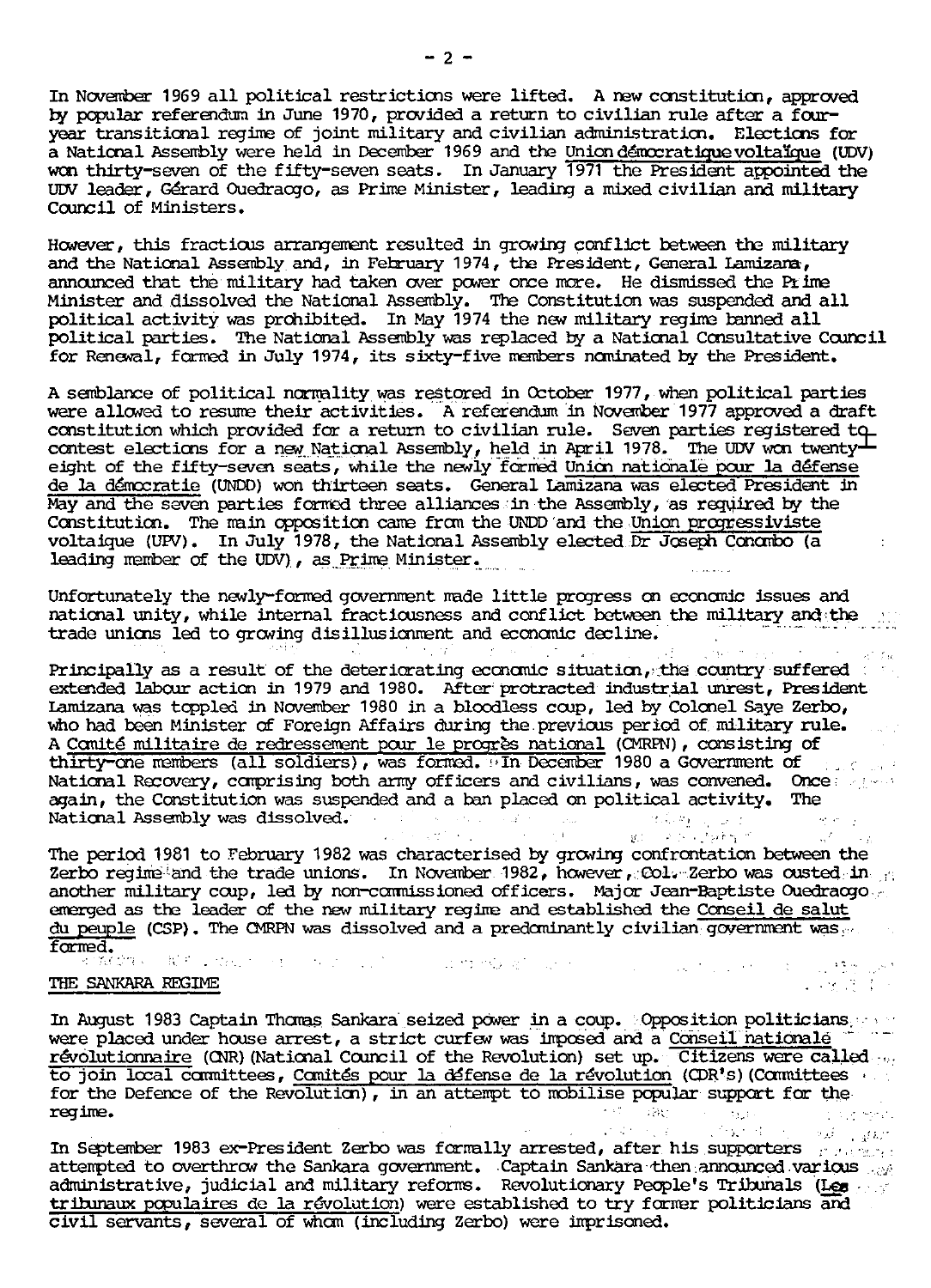Since its inception in August 1983, the Sankara regime has battled with the problems of popular legitimisation and state-building. For example, in June 1984, seven people were executed, convicted of plotting to overthrow the Government. Sankara accused an outlawed political party, the Front progressiviste voltaïque (which included members of the former UPV and other leftist groups), of complicity in the plot, alleging that it had been supported by the French Government. The latter vigorously denied any involvement and relations between tlie two countries have since been strained.

#### LAND OF THE INCORRUPTIBLE MEN

In August 1984, on the first anniversary of the coup which brought him to power, : Sankara announced that Upper Volta would henceforth be known as Burkina Faso - the 'Land of the Incorruptible Men' - and introduced a new national flag and anthon.

In September 1984 a recomposed Council of Ministers was announced. Significantly, the influence of the Marxist-oriented Lique patriotique pour le dévelopment(LIPAD), which had become increasingly at odds with Sankara's populist approach, was markedly reduced. Captain Sankara proceeded to dissolve and reconstitute the Government in a similar where on the two following anniversaries of the coup, in August 1985 and August 1986,  $\overline{\text{F}}$ stifying the process of transformation as a response to the 'revolutionary tradition', that he claimed had now been established in the country.

By the beginning of 1986 it appeared as if the extended system of Committees for the Defence of the Revolution (CDR's) that exercise military, administrative, social, economic and security functions at the local level, had consolidated both the Revolution and Sankara's position as leader. A further factor seems to have consolidated Sankara's rule - the establishment, in December 1985, of the Libyan-inspired jamahiri system in the country. Some 300 co-ordination bureaux were established in order to collect and collate the views of the 'revolutionary popular masses'.

Revolutionary fervour is being kept alive by the system of CDR's and by various youth, women's and farmers' co-operatives, . Each village beasts a CDR, the deputy-general of which must be a woman, to enable liberated women to stand for political office. The emancipation of women generally is a high priority of the revolution.

For administrative purposes, the country is divided into twenty-five provinces, which, in turn, are. divided into departments, districts and villages- All legislative and executive authority rests with the CNR, whose Chsirrran is Head of State,

## . DEFENCE

National service is voluntary and lasts for two years. Since 1983 the armed forces have grown steadily, from 1 200 to 4 000 in 1986, reaching a figure of 5 200 in July 1987. Burkina Faso has a small air force and there are sore 2 100 men in paramilitary forces. Deferce expenditure was budgeted at U5£ 34,1 million in 1985/6.

## ECONOMY

The economy is predominantly based on subsistence agriculture. More than 80% of the working population are small farmers or ncrnadic pastoralists. The agricultural sector contributed about 44% of gross domestic product (GD?) in 1985. The principal cash crops are sorghum, sugar cane, millet, beans and maize, most of which are consumed locally. The major expert crop is cotton, followed by karité nuts. Since 1976 Burkina Faso has been the third largest cotton producer in West Africa.

The economy has been hit by a devastating drought that affected the whole Sahel region (Senegal, Mauritania, Togo, Mali, Nig^r) from 1968 to 1974- Erratic rainfall remains a constant problem. In May 1985 it was estimated that nearly 1,5 million Burkinabe w ere suffering the effects of famine.

 $\mathcal{L}^{\mathcal{L}}$  , where  $\mathcal{L}^{\mathcal{L}}$  and  $\mathcal{L}^{\mathcal{L}}$  and  $\mathcal{L}^{\mathcal{L}}$ 

 $\Delta \sim 100$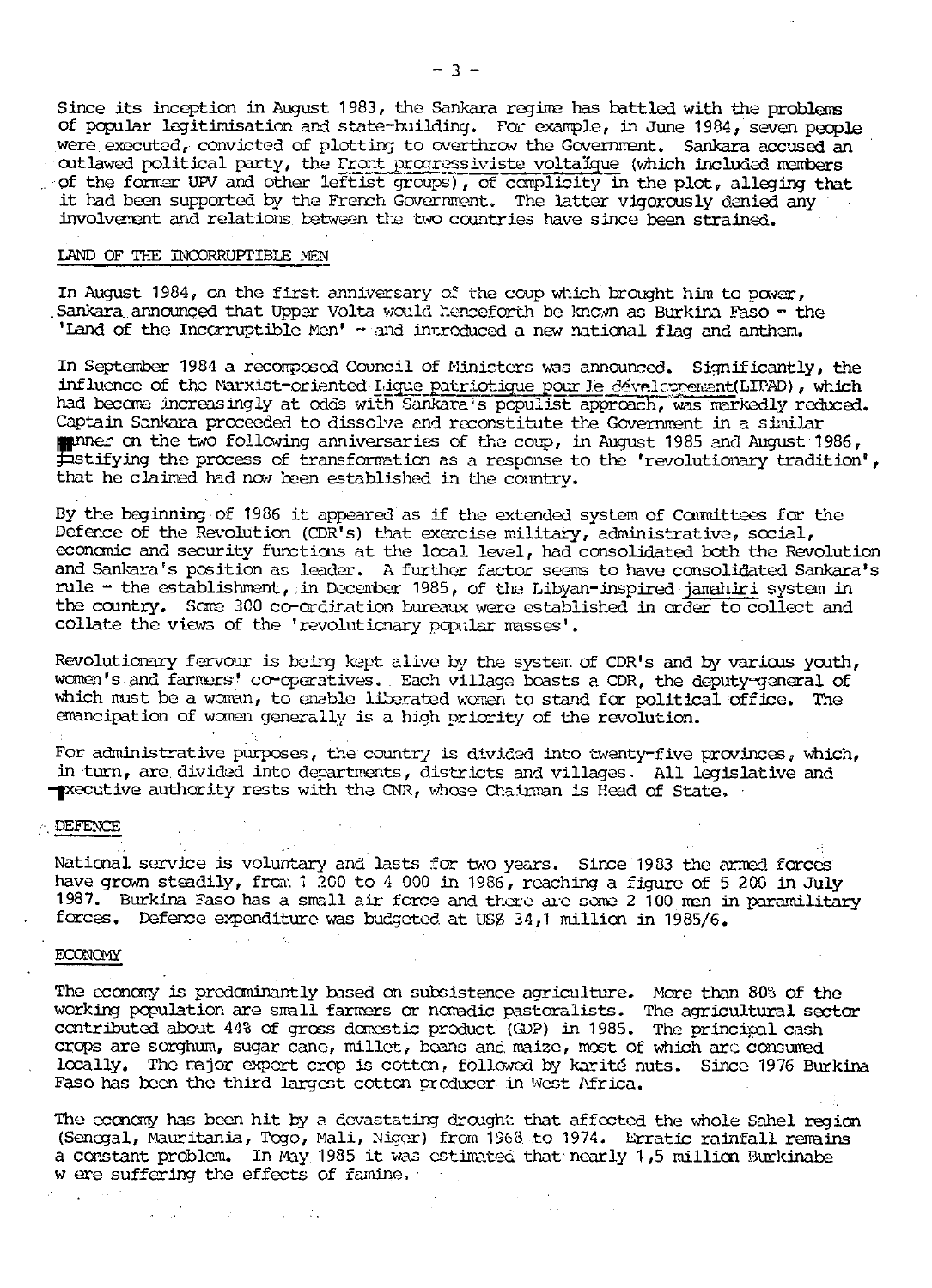## ECONOMIC PLANNING

The People's Development Plan, introduced in May 1984, aims to achieve self-sufficiency in basic foods and essential capital goods through economic decentralisation and smallscale agricultural projects. The 1986-1991 Economic Plan, involving an estimated tctal investment of 630 000 million francs CFA (of which some 21% was to be met from domestic sources), will allocate a large proportion of resources to the manufacturing sector. It is hoped that an average annual growth rate of  $3,18$  will be achieved over the fiveyear period.

In August 1934 the traditional land ownership system was abolished and all land and mineral rights were nationalised. The Sankara Government has also started constructing various dams, notably at Kompienga near the Togo border, at Bagre on the Nankabe (White Volta) river, and at Noumbiel on the Mouhoun (Black Volta) river.

Burkina Faso has limited mining potential but does produce some manganese and two tons of gold annually.

Foreign assistance comes mainly from the European Investment Bank (EIB) and the Islami $\#$ Development Bank (IDB).

The country remains exceptionally poor, even by Third World standards. According to estimates by the World Bank, its gross national product (GNP) per capita, measured at average  $1982-84$  figures, was USS 160 in 1984, showing an annual increase of only 1,2% since  $1965.$ 

Burkina Faso's foreign debt totalled US\$ 407,4 million at the end of  $1984$ , according to the World Bank, and is estimated to have risen even higher in 1985.

#### SOCIAL WELFARE

The Government provides hospitals and rural medical services. A special medical service for schools is in operation.

Education is available free of charge and is officially compulsory for children between the ages of seven and thirteen years. Priirary education begins at seven years of age and lasts for up to six years. Secondary education, from the age of thirteen, lasts for up to seven years.

In August 1983 President Sankara announced plans to introduce adult 'functional literacy' programmes in national languages. In 1935, according to UNESCO estimates, adult illiteracy averaged 86,8% (males 79,3%; females 93,9%).

#### PROSPECTS AND PROBLEMS

From this thumbnail sketch it should be clear that Burkina Faso has many of the problems typically associated with micro and small states: limited resources; political instability; rural underdevelopment; illiteracy; foreign debt; economic and technological dependency; and problems relating to the political legitimacy of the regime.

Two additional factors will continue to influence political and economic developments in 1987 - the simmering border conflict with Mali over the mineral-rich Agacher Strip (this erupted into a cross-border war in late 1985, leaving more than fifty people dead); and an intensification of a long-standing conflict between the military and the trade unions.

In the capital, Ouagadougou, and other main centres, action against trade unionists, who are being presented by the Government press as enemies of the revolution, has been spearheaded *h/* the CDR's and the police. Although Burkina Faso has a small unionised labour force, it is significant nonetheless and has generally opposed Captain Sankara's attempts to bring the peasantry within the political arena, (via the CDR's),